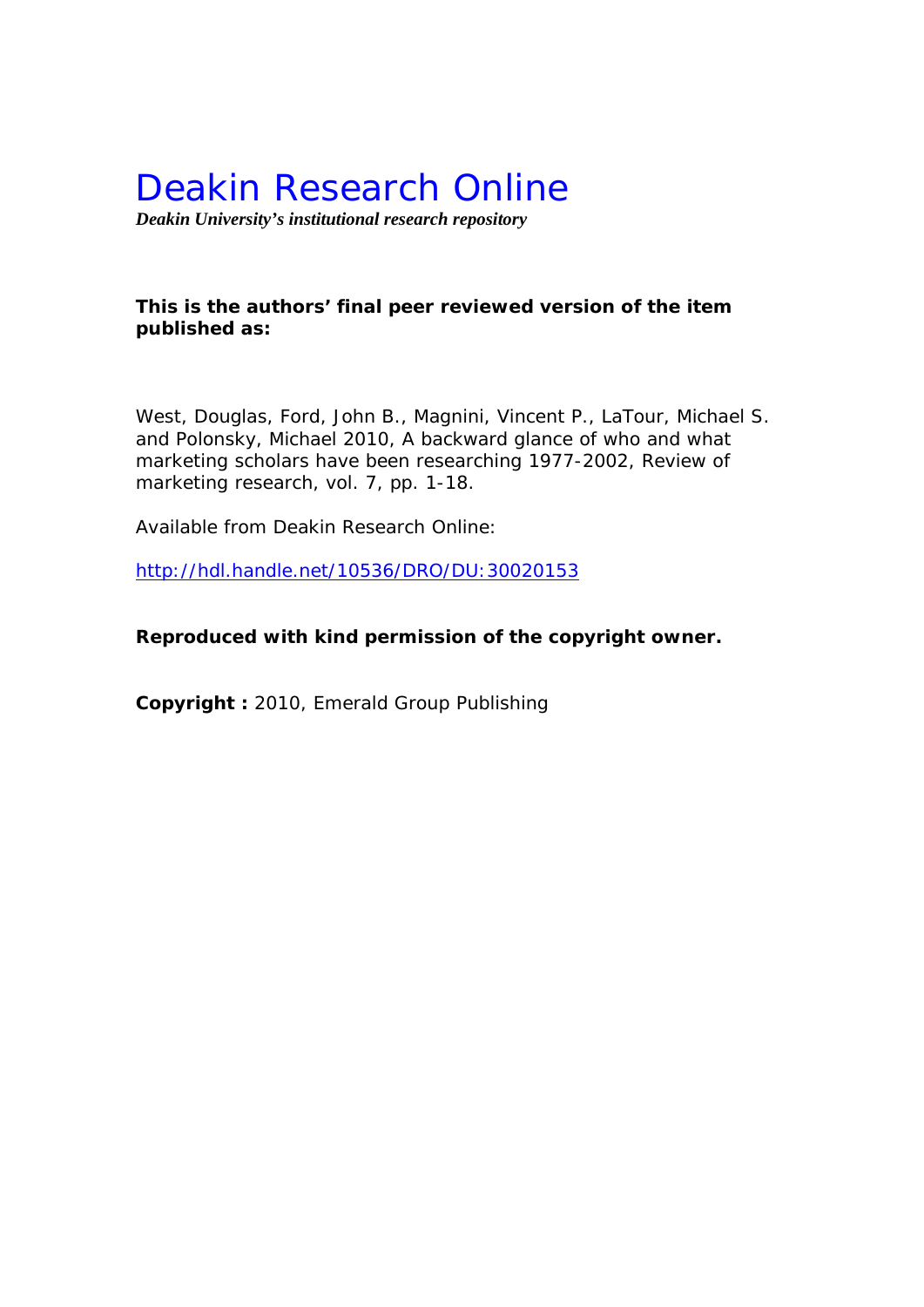# **Strategy and continuous improvement in small-to-medium Australian manufacturers**

# **Ross Chapman,** *University of Western Sydney at Macarthur, Campbelltown, Australia*

#### **Paul Hyland,** *University of Western Sydney at Macarthur, Campbelltown, Australia*

#### **Abstract**

While Australian firms have generally recognised the value of continuous improvement (CI) in improving performance, many have yet to develop systems to ensure that the efforts of the CI program are focussed on issues of strategic importance to the company. In fact, as recognised in operations management generally, CI activities can have a significant impact on the development of strategy as well as its implementation. The research reported here uses a CI mapping methodology to chart the relationship between CI and strategy in small- to medium-sized manufacturers. Analysis of the link between the firms' strategies and CI programs indicates that most firms involved in the study made little attempt to link the two and some appear to be unaware of any need to do so. However, such findings seem to be dependent on company size, the maturity of the CI program and the competitive position of the firm. The paper also includes an examination of the role of operations and shopfloor CI in company strategy, particularly as related to SMEs.

# **Introduction**

Continuous Improvement (CI) can be defined as "a company wide process of focused and continuous incremental innovation" (Bessant *et al*., 1994). CI has many attractions, one of the most important being a potential low-cost approach. However, Bessant and Caffyn (1997) note that despite its attractions, the concept can often fail. In a response to this they report that the success of a CI program is influenced by a number of organisational factors. These factors include: a clear strategic framework incorporating CI, an underlying supportive culture, an enabling infrastructure, a supporting toolkit and the necessity to strategically manage CI as an ongoing process. Successful CI requires long-term organisational commitment to a course of action and the development of a consistent set of shared values or beliefs.

While there is a clear need to implement CI processes at the operational level, the common view is that the program as a whole must be driven from the top, that is, the CI program needs to be managed strategically in the deliberate strategy mode as proposed by Mintzberg (1987). In this approach the issues and the overall CI support structure will be shaped by top management. If the program is to satisfy these preconditions for success then the program should have a visible focus that is consistent with a strategic vision of the whole organisation, and for the various functions which comprise the organisation. This view, that the process *must* be driven from the top, reflects a valid, but limited perspective on the process. Just as strategy can be regarded as emergent or deliberate, it is also possible to see that the CI process should have complementary drivers, some originating from the senior management group, but others emerging at points lower down in the organisation at places where day-today problems are being solved. This duality has been compared to the need for an organisation to be able to develop systems which can achieve control, while still fostering learning (Sitkin *et al*., 1994) and is clearly consistent with the view of a strategy formulation process proposed by Hamel and Prahalad (1989).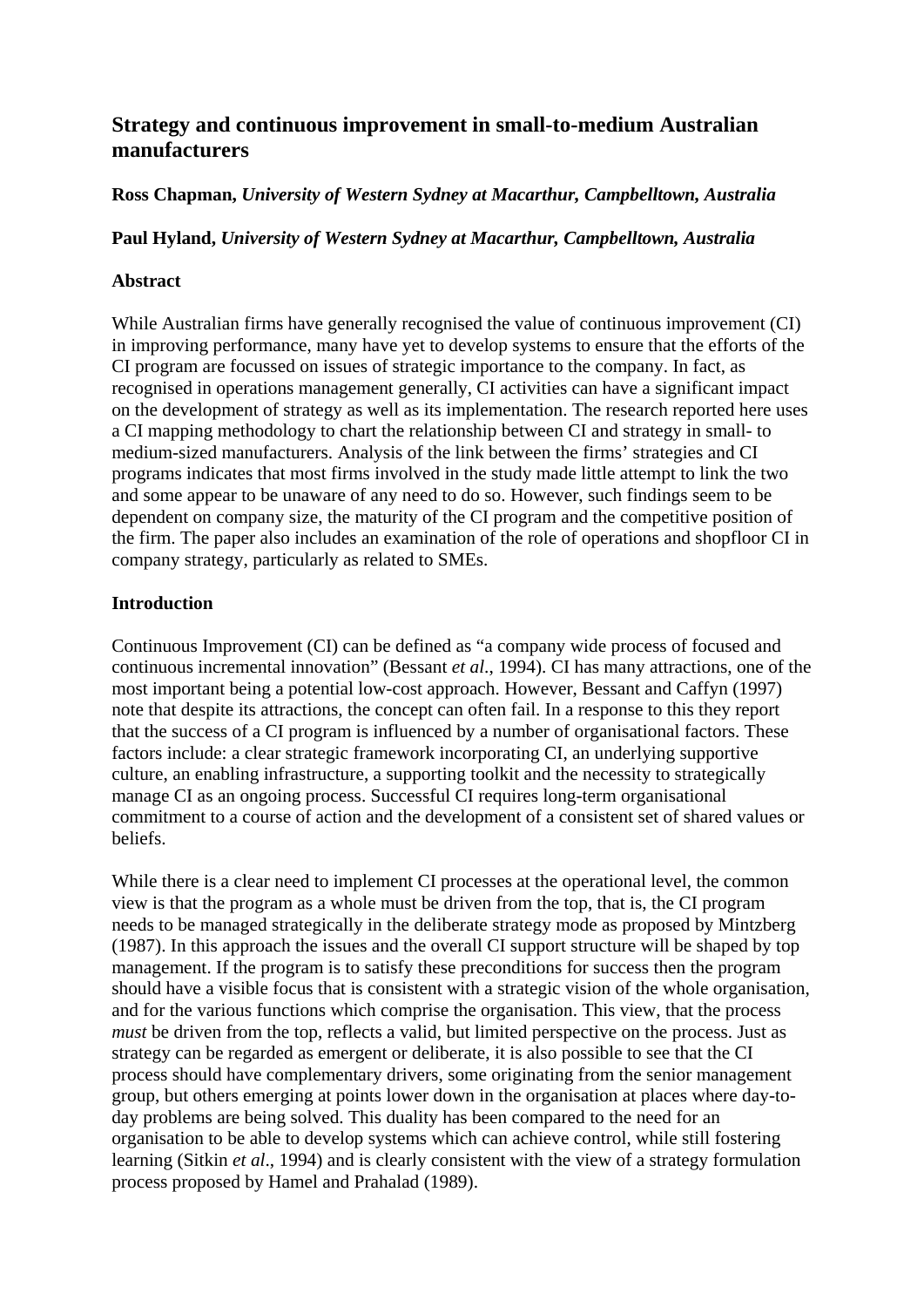Other authors have commented on the essential contribution of operations to the overall strategy of a firm (e.g. Johnston, 1994) particularly for small-to-medium enterprises (SME) (Hayes and Upton, 1998). These authors provide convincing arguments for "small-step" development of operational capabilities as being able to provide defendable strategic advantages for firms, especially in markets dominated by complacent, market-dominant competitors. The ability of operations workforces to provide a continual source of processbased innovation is an excellent source of competitive advantage. The essential nature of global scale, operational efficiencies and learning capabilities to the internationalisation of small firms has been recognised for some time (Bartlett and Ghosal, 1987).

Effective and sustainable CI of the manufacturing function requires strategic approaches within the organisation, which enable managers to be able to think "globally" about the organisational needs but to act locally in response to those needs. The global issues for the organisation reflect the competitive priorities of the market. All members of the organisation must be able to see these values and understand how local tactics influence the capability of the organisation to compete on these factors. Local tactics may be developed which flow from local conditions but they should complement capabilities that are consistent with global needs. Managers then need to foster the development of local complementary tactics and ensure that they are integrated with the strategy of a company.

Within the concept of strategy, critical elements include the process of decision making and the need to encourage and capture learning in the organisation. An important foundation for the effectiveness of a CI program within an organisation is the level of integration between the CI process and the strategy that exists for the organisation. SMEs, however, often have no strategies or poorly-developed strategies. Even those that do have a strategic plan may not have any mechanisms for measurement, review or feedback regarding their strategic goals. This paper will examine some of the approaches to developing manufacturing strategy and then analyse how SMEs have linked their improvement processes to their strategies.

#### **The development of manufacturing strategy**

Approaches to manufacturing strategy over the last 15 years appear to be strongly influenced by a concept of strategy, which Hamel and Prahalad (1989) described as "premised on a strategy hierarchy in which corporate goals guide business unit strategies and business unit strategies guide functional tactics". Mintzberg (1987, 1994) addressed this topic when he placed the process of developing strategy into two broad categories. The first category he described as deliberate. A deliberate strategy is often attributed to a single person and the strategy will be used within a context of control and top-down direction. The second category has been labelled emergent strategies and in a sense this category follows from Mintzberg's view of strategy as a pattern in the flow of decisions made in the organisation.

Mintzberg (1987) argues that the conventional view of strategy as a deliberate process, often attributable to one person, such as the chief executive of the organisation, does not account for observations made in his work. His view, based on studies of a number of large organisations, is one where "… strategies can form as well as be formulated". A realised strategy can emerge in response to an evolving situation, or it can be brought about deliberately, through a process of formulation followed by implementation. "There is no such thing as a purely deliberate or purely emergent strategy. For just as purely deliberate strategy making precludes learning, so purely emergent strategy precludes control. Pushed to the limit, neither approach makes much sense. Learning must be coupled with control"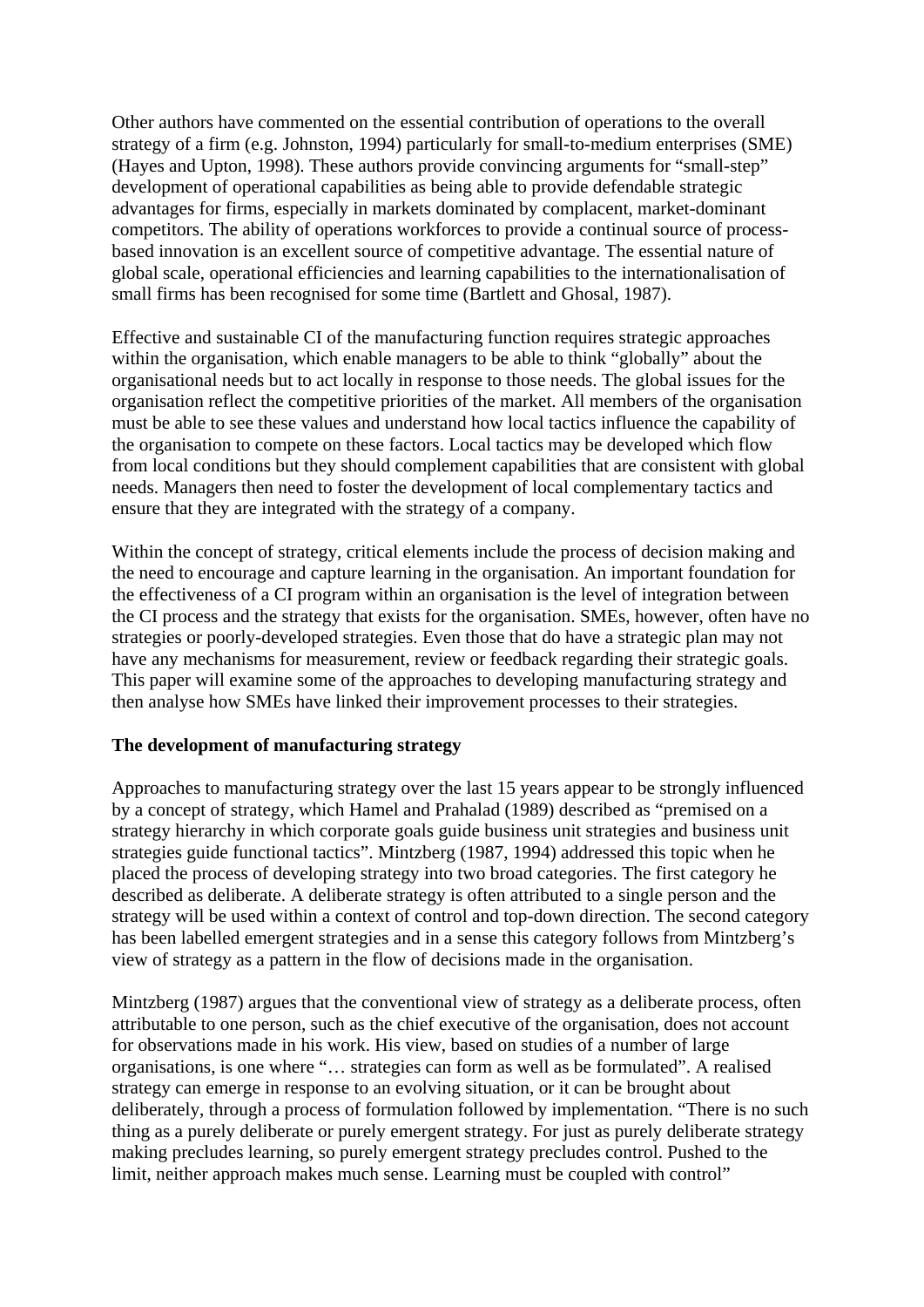(Mintzberg, 1987). An emergent strategy can appear in an organisation without clear intentions, or even in spite of them.

The importance of the strategic plan, an expression of the deliberate strategy that is possibly conceived and built from the top down, is evident. However, this plan is best framed in the terms proposed by Hamel and Prahalad (1989) as "a strategic context" rather than a set of highly-defined top-down plans. The challenge for managers is to "enfranchise employees to invent the means to accomplish ambitious ends". The outcome of this will be a pattern of decisions that will result in an emergent strategy, which may in fact challenge the deliberate strategy of the organisation, but at the same time will be reinforcing the capacity of the organisation to maintain or improve performance based on experience. Managers must create an environment that fosters the development of this capability within the organisation even though it seems to foster a culture that allows the existence of potentially contradictory strategies.

Several models of strategy (and particularly manufacturing strategy) development have been proposed. Some of these models focus on an evolutionary or cumulative development of capabilities and strategic focus. The cumulative model has been so named owing to its proposition that a comprehensive manufacturing capability is a progressive development of skills in quality and dependability before flexibility, fast response times and low-cost manufacturing can be achieved. Figure 1 (adapted from Slack *et al*., 1995) describes the main elements of this model.

The cumulative model proposes that the foundation of cost-competitive operations is first developed on an operation that can deliver quality and dependability in its outcomes, such as product performance, and supply and schedule dependability. Only after this foundation is laid can an operation set flexibility and speed as objectives. Price competitiveness, with attractive margins, follows from mastery of the other four areas of performance.

Wacker and Sheu (1994) have also proposed a cumulative or evolutionary approach to strategy and organisational development in their examination of quality and organisational development. During this evolutionary process, a firm's products and services become increasingly competitive in the global market. Wacker and Sheu (1994) proposed that this process involves a sequence of four identifiable stages. In the first stage, the firm's products do not have high quality, as there is little competition. During the second stage the firm has acceptable quality but competes on low cost as it develops its manufacturing systems. In the third stage, firms have well-developed manufacturing systems and are able to compete on superior durability and reliability. In the fourth stage, firms differentiate their products by constantly adding new features. In this stage the firm's competitive advantage can only be sustained if its competitors' manufacturing system cannot readily duplicate or improve on the product.

In a similar vein, De Filippis (1994) maintains that there are three increasingly complex stages that a company must go through to be successful in sustaining gains from improvement activities. The initial stage involves building confidence and a commitment to change, while stage two requires that personnel are aligned with the right job. The third stage involves breaking down existing departmental frameworks so that improvement is across the whole organisation.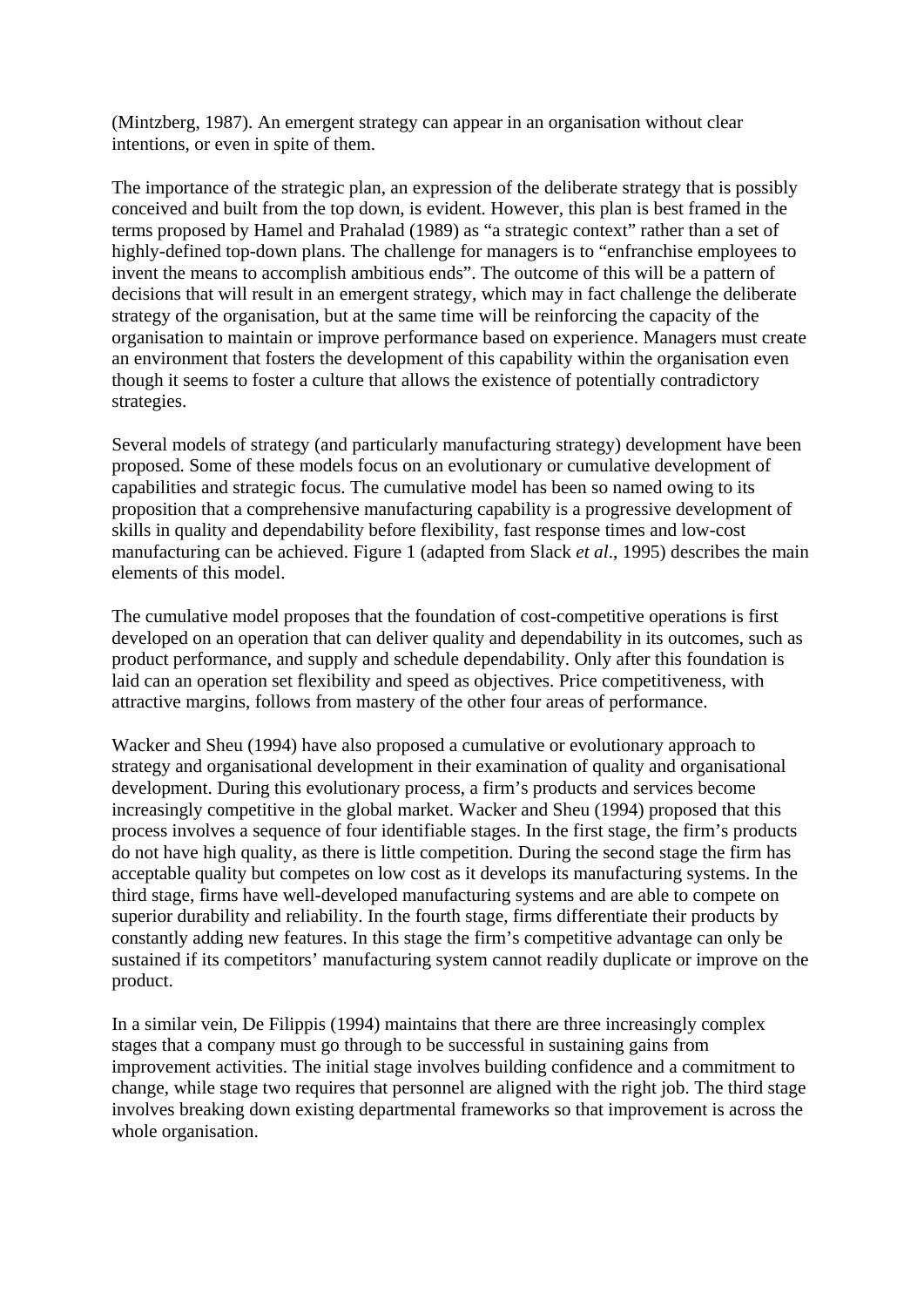The problem with both these models is that they are based on life-cycle theory and an evolutionary approach to change that insists that an organisation is organic in nature and that it must undergo a sequence of pre-defined, necessary changes to reach its ultimate stage.

Van de Ven and Poole (1995) maintain that teleological theory can be used to explain changes based on goals as the final cause for guiding change. They claim that this approach underlies many organisational theories, including those on adaptive learning (March and Olsen, 1976) and strategic planning and goal setting (Chakravarthy and Lorange, 1991). Proponents of this theory, view change or development as "a repetitive sequence of goal formulation, implementation, evaluation and modification of goals, based on what was learned or intended" (Van de Ven and Poole, 1995). As this is very similar to the plan-docheck-act or PDCA cycle widely used as a general basis for CI activities, CI can be viewed as part of teleological theory.

Unlike life-cycle and evolutionary theory, teleological theory operates in a constructive mode. A constructive mode of change produces innovative and often unpredictable solutions and is more creative than prescribed modes of change. Also, teleological models are not based on the idea that there are clearly-defined stages that an organisation must progress through in order to achieve success. Hence, a firm embarking on CI does not have to follow a prescribed path and can move from one tool to the next without having to successfully master previous tools and techniques.

Thus, the concepts of emergent strategy and organisational learning, teleological theories of organisational development and what might be called "organic CI" approaches have much in common. The term "organic CI" is used here to describe the opposite of highly-structured, perhaps traditional, CI where individual or group improvement activities are undertaken within a tight framework of strategy deployment or hierarchical goal development. Thus, the term describes a more spontaneous or self-directed CI approach where individuals or groups undertake improvement activities unbounded by a tight control structure, but perhaps within a consistent set of broad organisational values. The ability of an organisation to allow independent CI activities (albeit within a broad umbrella of organisational values) which can then shape and modify company strategy, is a valuable asset, particularly for SMEs competing in rapidly changing global markets.

# **Survey work on CI and strategy**

Results from earlier benchmarking survey work by Chapman *et al*. (1997), in Australia, indicate that quality is clearly the most important competitive measure (order-winning criterion) of manufacturing firms. This competitive priority has been effectively communicated through the organisations and across the global manufacturing sector. Price is second only to quality, but cost reduction saturates the approach of manufacturing regardless of the importance of quality or price. The factors of quality and price dominate the tactics and motivation of the surveyed companies. CI activities, which should be related to the broad priorities of the business, appear to be focused more on manufacturing issues of cost reduction and product quality. The range of tactics employed at the operational level is not integrated through the use of the competitive priorities of the business. These tactics are presumably driven by local needs. While this may lead to the occasional lucky outcome, it is more likely that it will produce local benefits, which do not gain the synergy of supporting a major strategy. If the organisation, for example, is developing a position as a responsive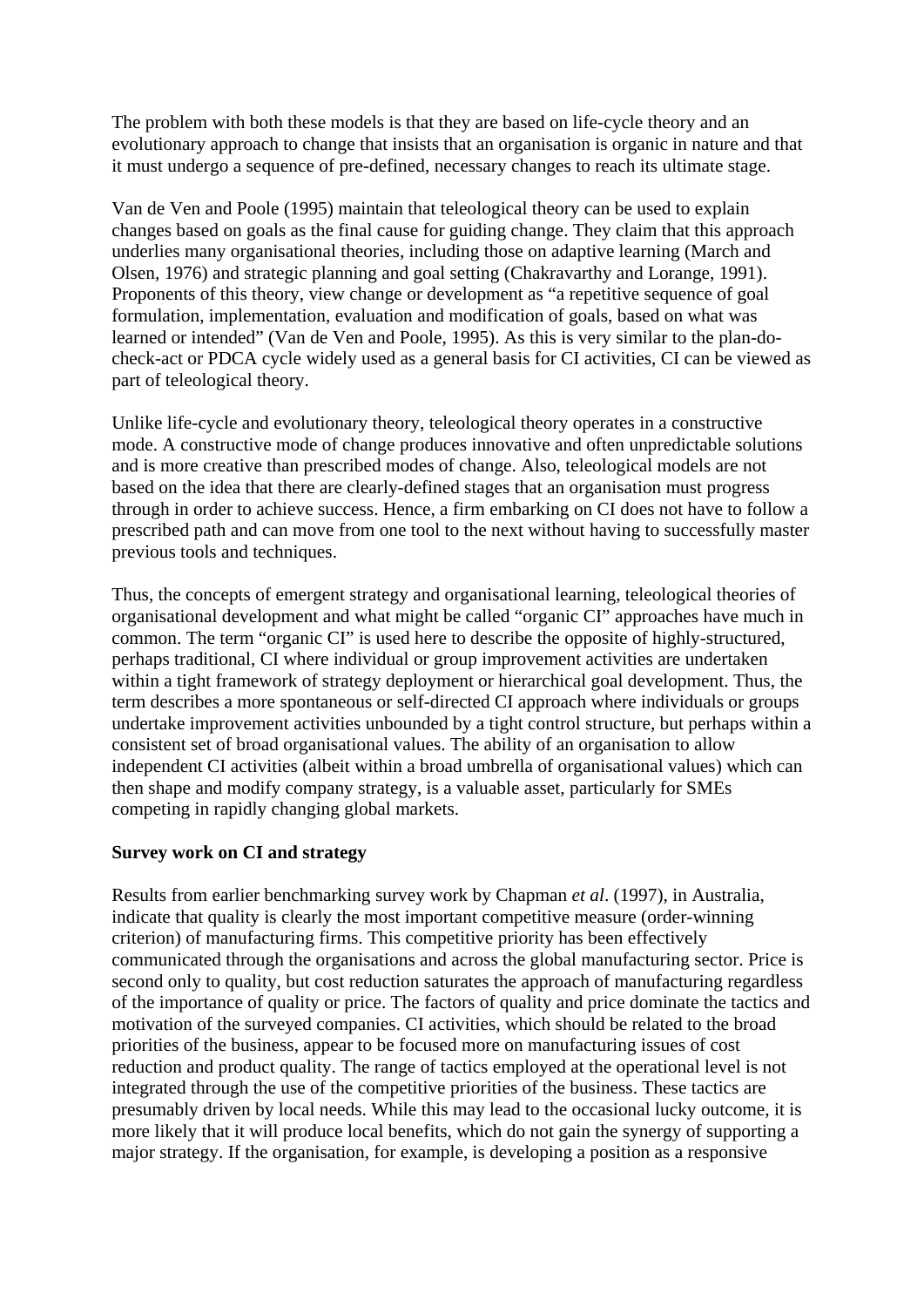supplier, then it may be inappropriate to introduce a large long run automated press which will reduce costs but lengthen supply lead times.

It is difficult to avoid concluding that the companies studied in the survey research have either failed to create a clear strategic focus for the CI program, or have a manufacturing strategy which exists in isolation from the CI programs implemented at the operational level. The low level of correlation between competitive measures and motivation for CI or content of the CI program indicates that there is no clear strategy providing direction to the program, and that the CI activities have little or no impact on the development of organisational strategy. To some extent the only measure that seems to have elicited a consistent set of responses in the CI program is the need to compete on price. Ferdows and De Meyer (1990) propose that lasting improvements in manufacturing need to be grounded on a hierarchy of performance in quality, reliability, flexibility and technological leadership. The survey research undertaken in Australia (Chapman *et al*., 1997) clearly indicates that manufacturers are generally focussed on cost reduction and as a result they may never develop the foundations required to achieve sustainable performance improvement across the full manufacturing function.

#### **Qualitative research methodology**

Research reported in this paper has used a qualitative methodology that enables researchers to make a detailed assessment of a company's status in the development of an effective CI process. This methodology has been termed CI mapping and involves identifying specific abilities within the organisation and aligning these with a CI maturity index to produce an assessment of the organisation's CI development. The research reported here places emphasis on the strategic aspects of the CI process within a strategy framework for the manufacturing function. This also includes reference to the process of decision making and to the need to encourage and capture learning in the organisations.

# *CI maturity index*

It is argued that the effectiveness of the CI program can be evaluated by the maturity of the overall process in which it operates. This level of maturity can be measured using a CI maturity index. This index (shown in Table I) has been developed by Bessant and Caffyn (1997) and is similar in concept to the capability maturity model for software development produced by the Software Engineering Institute (Humphrey, 1988; Paulk *et al*., 1993). As companies develop more advanced levels of maturity in the CI process, differing characteristics will be evident. These maturity levels, termed "natural"/background, structured, goal-oriented, pro-active/empowered CI, and full CI capability – the learning organisation, are shown in Table I, along with some of the typical characteristics of each level.

In recognising the importance of CI in the process of improving a company's competitive position, six core abilities have been identified as having an impact on the effectiveness of improvement programs. These core abilities are measured during CI mapping studies through the presence or absence of selected behaviours that are observed during the company site visits. Observing the way in which people work and behave within the organisation and the manner in which they talk about the organisation can test the level of maturity of the abilities. These abilities and behaviours are drawn from a set developed by Bessant and Caffyn (1997).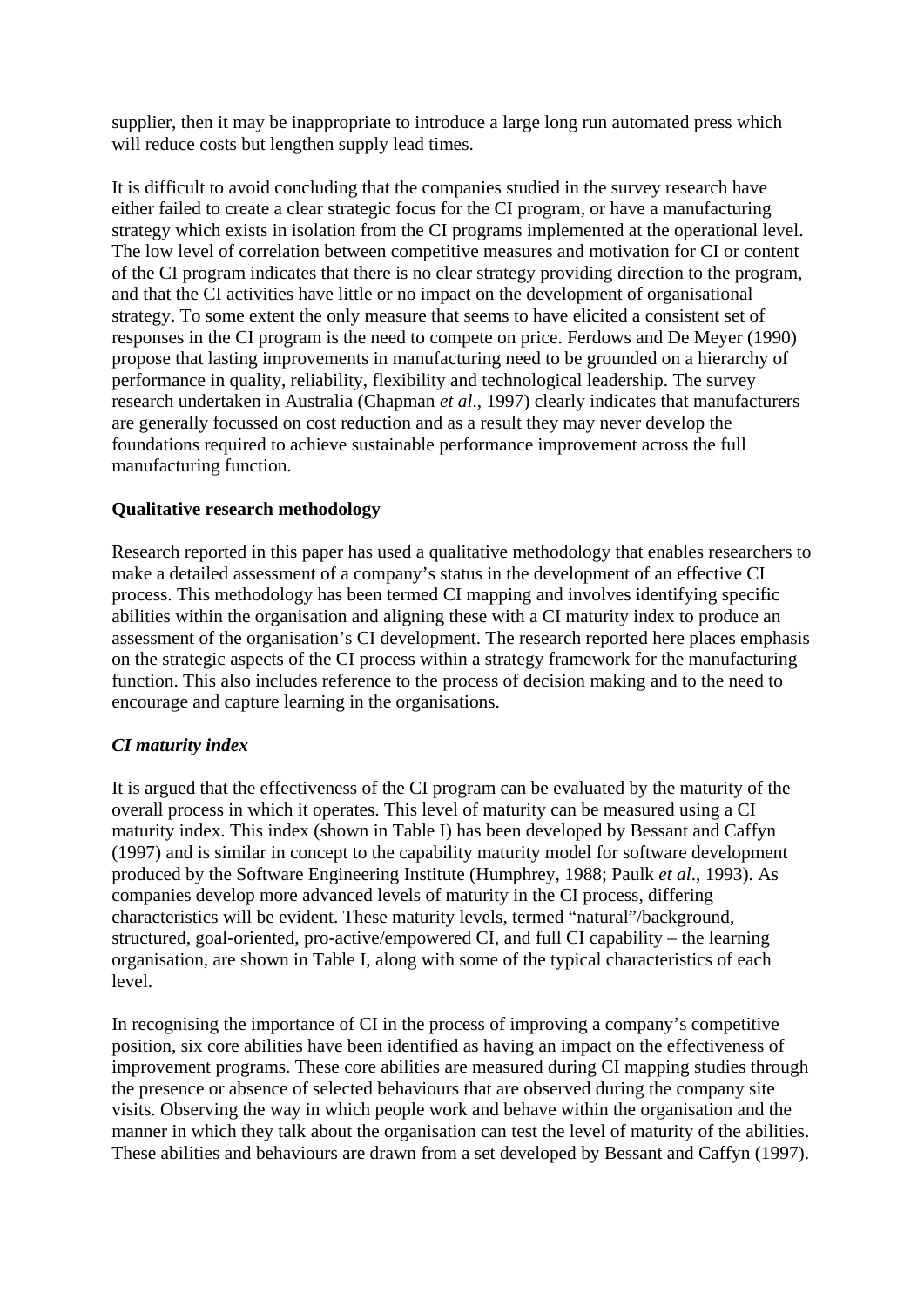The six core abilities are termed; strategic, systematic, sustainable, extensive, learning and values.

Each of the core abilities and related behaviours were then mapped onto the CI maturity index to produce a measure of the firm's CI maturity along each of six axes. For example, considering the strategic CI ability, the relevant generic behaviour is "Individuals and groups use the organisation's strategic goals and objectives to focus and prioritise their improvement activities". A range of specific behaviours and characteristics were developed to enable the researchers to determine the respective CI maturity level of the firm within that particular core ability.

# **Results**

# *Brief descriptions of the companies studied*

The five companies involved in the study were all small-to-medium manufacturing/ distributing organisations based in Sydney, Australia. Profiles of the firms are shown in Table II, along with their assessed strategic CI ability level. Firm A has been operating as a registered co-operative since 1992, and Firm D is an Australian subsidiary of a multinational. Firms B, C and E are private proprietary companies with three or fewer shareholders. All of the firms export part of their production, primarily to markets in New Zealand, Asia, North America and the Pacific Islands.

# *Overview of the CI mapping case studies*

The overall (combined) maturity levels of the five firms were determined from an examination of the total results of the interviews and general company analysis. When considering behaviours across all six CI abilities, Firms A, B, and E, all demonstrated behaviour consistent with a structured maturity level (level 2) as described in Table I. Firm D was goal-oriented (level 3) and Firm C was at empowerment maturity level (level 4). The complete CI maturity radar plots of the five companies are shown in Figures 2 and 3. These plots provide an overview of the total CI picture within the five SMEs.

# *CI and strategy within the companies*

It is commonly considered necessary for a company to be able to link CI activities to all levels of the company strategy. This assumes that the company has a greater degree of developed strategy rather than a predominantly emergent strategy, and that the strategy can be disseminated throughout the organisation. Further, in using the CI maturity index it is assumed that the company's strategy and strategic abilities are developing along a continuum from "natural"/background to systemic learning.

Strategic ability ensures that the widespread activities that are part of the CI process, help move the organisation in the direction it wishes to go. It reflects the position of the company on a strategy continuum. This continuum is bounded at one extreme by an anarchic model, a situation where decisions are taken across the organisation without reference to any overarching set of values or strategy. The other extreme consists of a model company with a highly-integrated set of values internalised by all members of the organisation. Note that this extreme does not rule out emergent strategy development within a broad framework of organisational values.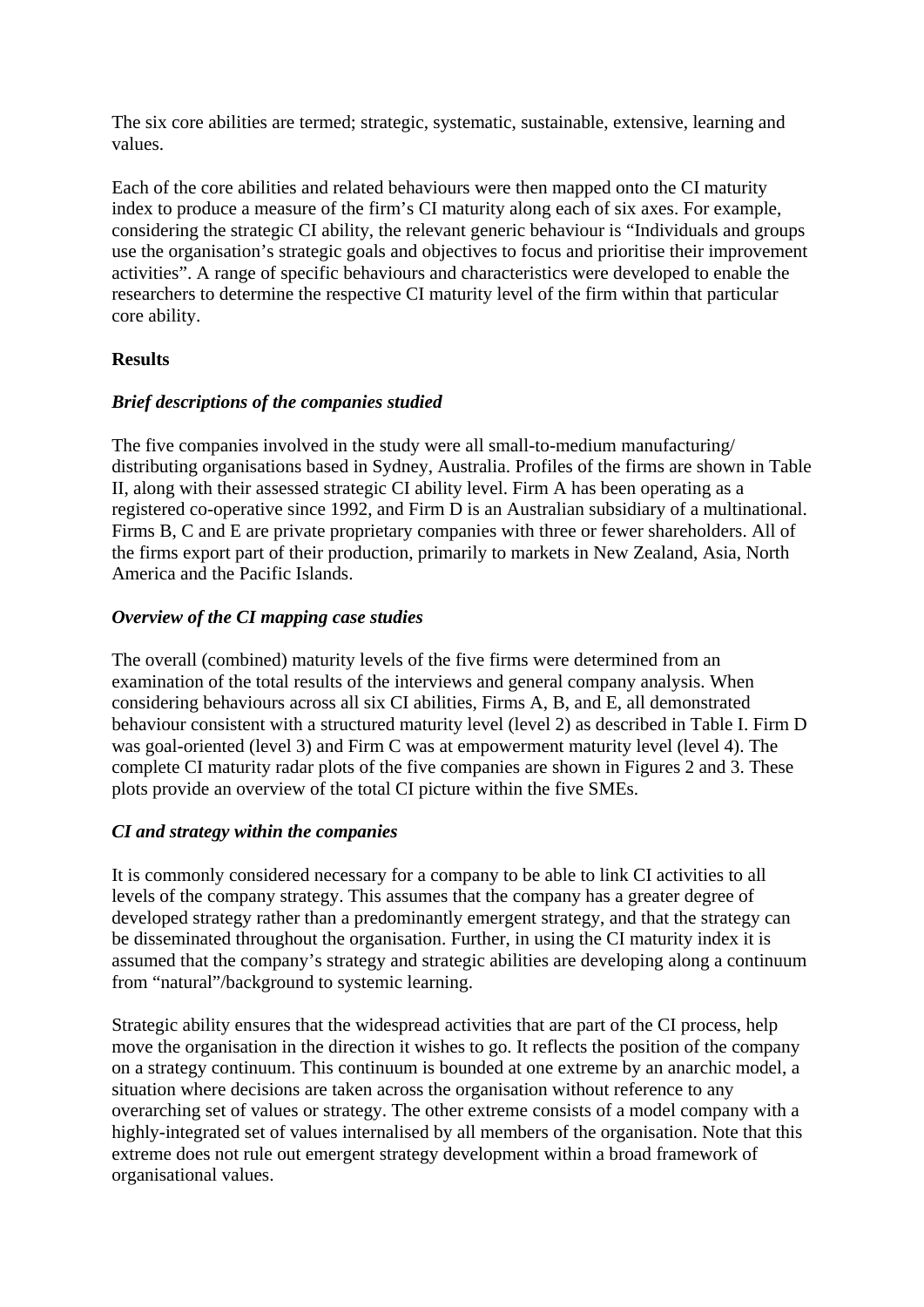The following brief summary of the outcomes of the case study analyses represents a very condensed version of the company studies and focuses on the strategy aspects of the investigations. More than 60 hours of interview transcripts were analysed using the qualitative analysis software application NUD.IST (Non-numerical Unstructured Data Indexing Searching and Theorising). Detailed reports were prepared for each company and researchers presented seminars to key company personnel to outline results and improvement strategies.

Considering only the strategic CI ability, the results of the studies indicated two of the firms at the structured maturity level (Firms A and B), two firms at the goal-oriented maturity level (Firms D and E), and only Firm C at the empowered maturity level. While Firms A and B did demonstrate some evidence of the key strategic behaviour, that "individuals and groups used the organisations strategic goals to focus and prioritise their improvement activities", this behaviour was not uniform throughout the organisation. Clear differences exist within different sections of the three organisations and there are distinct "boundaries" between operational employees and management. Similar findings have been reported by O'Mara *et al*. (1996) in studying the interactions between strategy and performance measurement in SMEs. In Firms A and B, employees at operational level were unable or perhaps unwilling to respond with a clear view of the company strategy. However, in Firms D and E, employees throughout the organisation displayed a uniform view of the company's strategy, when asked to describe strategies relating to aspects such as order-winning criteria.

In contrast to the operational employees, managers in Firms A and B were willing and able to cite what they believed were the issues of strategic importance to the company. In Firm A, managers believed cost, quality, on-time delivery and customers' needs were important. At senior management level, delivery performance and quality were perceived to be of greatest importance. However, as with the vast majority of manufacturers, cost was always important. Managers in Firm B had similar views with regard to product price and delivery time but viewed stock and inventory control as a cause for concern. At senior management level in Firm B, price was seen to be of greatest importance. As with Firm A, delivery time was an underlying problem.

In firms D and E operational staff were able to articulate components of the company strategy. While they tended to focus on sub-goals of the company and functional issues, they had a clear view of the importance of quality, inventory control and production lead times. Managers in Firm E cited product quality, service quality and delivery lead times as issues of strategic importance. The general manager at Firm E, believed that everyone in the company focussed on quality and this was their competitive edge. Similarly, in Firm C operations staff believed that the company was successful because it had pursued a strategy based on ensuring product quality. One operational employee in Firm C maintained the company was successful because it competed on quality first, service second and then cost. However, many operators articulated a belief that their main objective was also to get the job done as quickly as possible.

Middle managers in Firm C believe that quality was the strategic focus of the company. Some middle managers from different areas viewed quality improvement primarily from their own particular functional perspective. So the warehouse manager saw strategic alliances with suppliers and trading partners as important. Cost was still important as was on-time delivery. However, the need to maintain a competitive position by ensuring that product and service quality were continuously improved, embodied the views of most managers. At Frm D,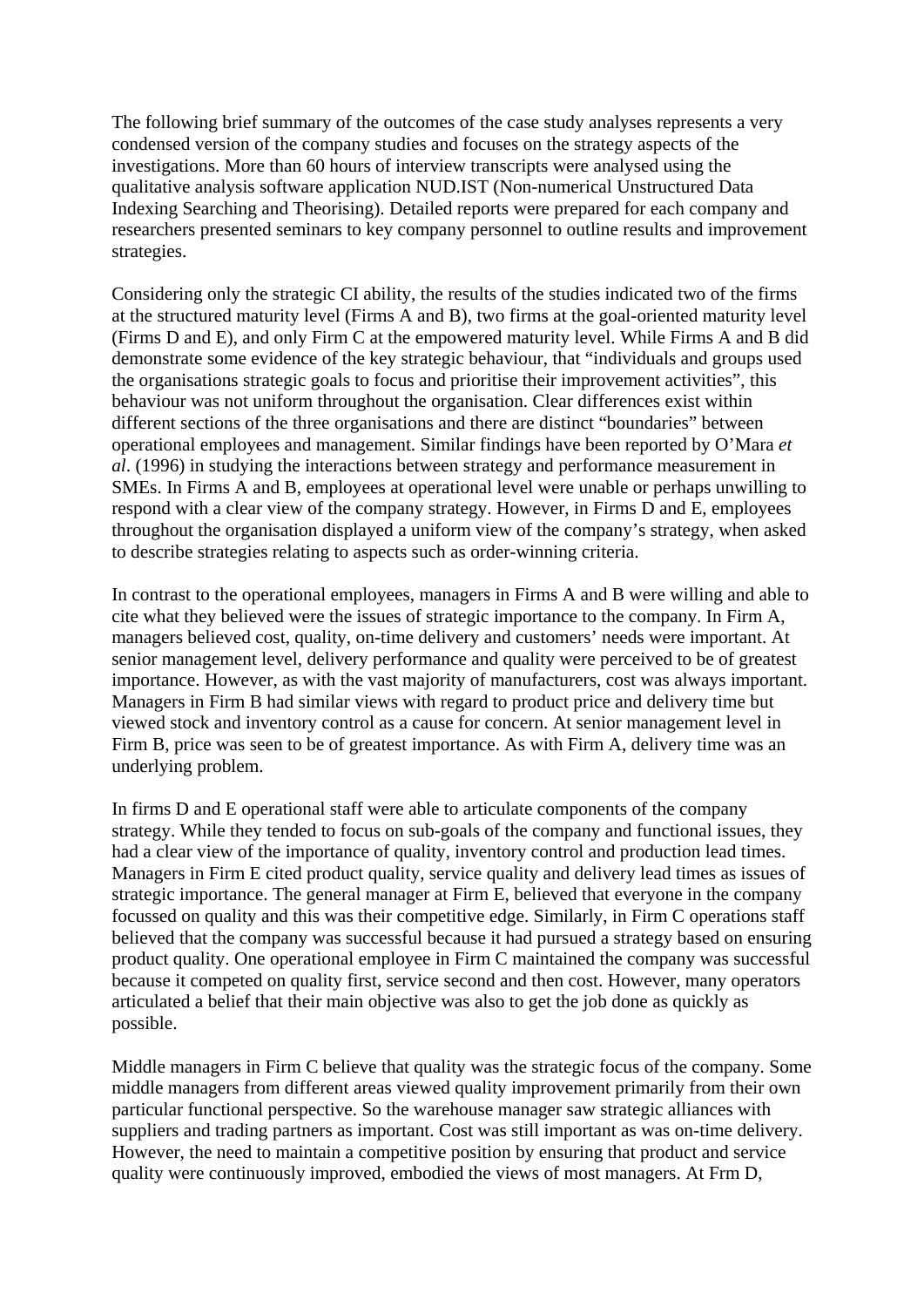senior management pointed to programs aimed at cost reduction, improved marketing/sales and product support development, and maintained that these were consistent with an overall strategy. Firm C was classified as empowered, as it appeared that the company had committed to teams and the CI process was pro-active.

Firm D was rated as having achieved a goal-oriented maturity level as managers and employees were able to prioritise objectives using criteria related to the company's strategy. Although firms A, B and E were rated at the same *overall* maturity level, there are clear differences between the firms. For Firms A and B, CI will not be able to complement the company strategy as the strategy is still diffused and perceived differently by different groups such as managers and operational staff within the company. At Firm E, CI complements the company strategy. At all levels of the organisation employees respond to changes in direction and product mix, and remain focused on the needs of the customers.

Company C was rated highest on the strategic CI ability component of the maturity index, because of its greater involvement of staff in the strategy deployment (and development) process. This was evident through the consistent responses to questions about the company's main goals and the effective team and communications structures in place. The integration between the company goals and the content of CI activities was also higher than at the other companies studied. While all firms were strongly oriented towards "developed" strategy, Firm C showed the greatest evidence of the "emergent" strategy concept. Among other things, this was observable in the widespread view that employees felt that they had contributed to the company's strategic directions and goals and had opportunities to provide input to the development of these goals.

Table II shows the relationship between the age and size of the firms and their assessed strategic CI ability. While, obviously, no conclusion can be drawn from such a small sample, it would appear (as might be expected) that older, larger firms exhibit greater maturity on the strategic CI capability scale.

#### **Discussion and conclusion**

An important foundation for the effectiveness of a CI program in an organisation is the level of integration between the CI process and the strategy that exists for the organisation. While Australian industry has recognised the value of CI and its usefulness in improving performance, it has still not developed systems to ensure that the efforts of the CI program are focused. Also, companies have not clearly linked CI to the strategic thinking of the company.

CI requires a long-term commitment to a course of action and the development of a set of beliefs. If CI is developed in a vacuum, isolated from the main strategy of the company, then, while it is likely to flourish for some time, it is unlikely to achieve general acceptance across the different functions of the organisation. So, sooner or later, if a champion moves on to other issues it will become one more management program that failed to achieve its potential. As reported elsewhere (Bessant *et al*., 1994; Chapman *et al*., 1997), it was also observed that the context of the CI program within the company is of critical importance. If the CI program is treated as an isolated set of actions carried out to improve, for example, set-up times then it is unlikely to lead to sustained improvements across the full range of competitive factors of the company.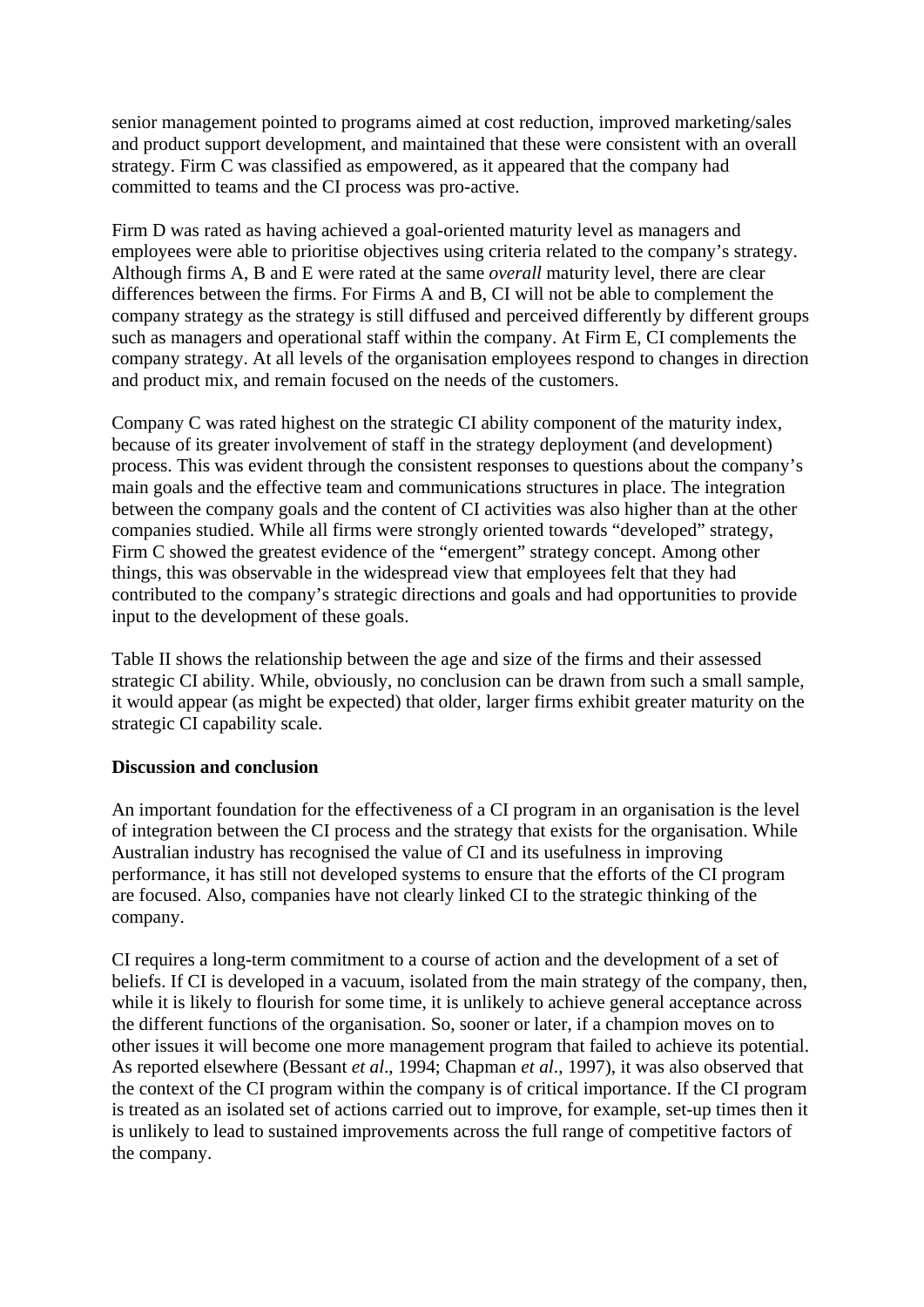In our studies of Australian SMEs, we have identified three distinct organisational approaches to strategy. The characteristics of these approaches are briefly described as follows:

#### *A. "Laissez-faire" strategy development*

- Few overarching goals.
- Focus on short-term priorities.
- Reducing costs and improving quality are commonly of greatest strategic importance.
- Very limited measurement systems.
- CI activities only evident in response to particular problems.

#### *B. Relatively "tight" control and structure*

- Top-down, deliberate strategy is dominant.
- Strategic "planning" is emphasised, but commonly only CEO and (maybe) senior managers are involved.
- Strategic focus often shifts to quality and reliability.
- Measurement systems exist but feedback often does not occur.
- CI is directed mainly at production, but often appears in strategic agendas, etc.

#### *C. "Loose" control structure with overarching values*

- Greater involvement of employees in strategy development within a set of guiding organisational values or priorities (appearance of emergent strategy).
- Decision making is more decentralised.
- Measurement systems and feedback loops exist.
- Speed and flexibility are common strategic priorities.
- CI is an accepted function of the business and features in organisational performance measures and strategies.

In the SMEs studied, where measurement systems were found, they often did not include a closed feedback loop, and any learning that did take place was usually localised owing to the absence of any effective information collection and storage mechanisms. The five companies examined for this study, demonstrated either approach A or approach B as described above in their development of CI and strategy. Some evidence of approach C was found in Firm D; however, this was not widespread.

There is some evidence from our studies that the approaches to strategy development described, create a time-dependent developmental sequence for SMEs; however, it is by no means clear that SMEs *must* sequentially pass through these stages as they grow.

Further research is required across a wider range of SMEs to fully understand this phenomenon. It is clear though that a strong CI program, well integrated into a company's strategic agenda, can provide an effective platform for both implementation and review of strategies as well as the development of new strategies in response to changing market and industry environment.

The concepts described by the term "continuous improvement" are one way of creating an environment where emergent strategies can be fostered and ultimately enable a business to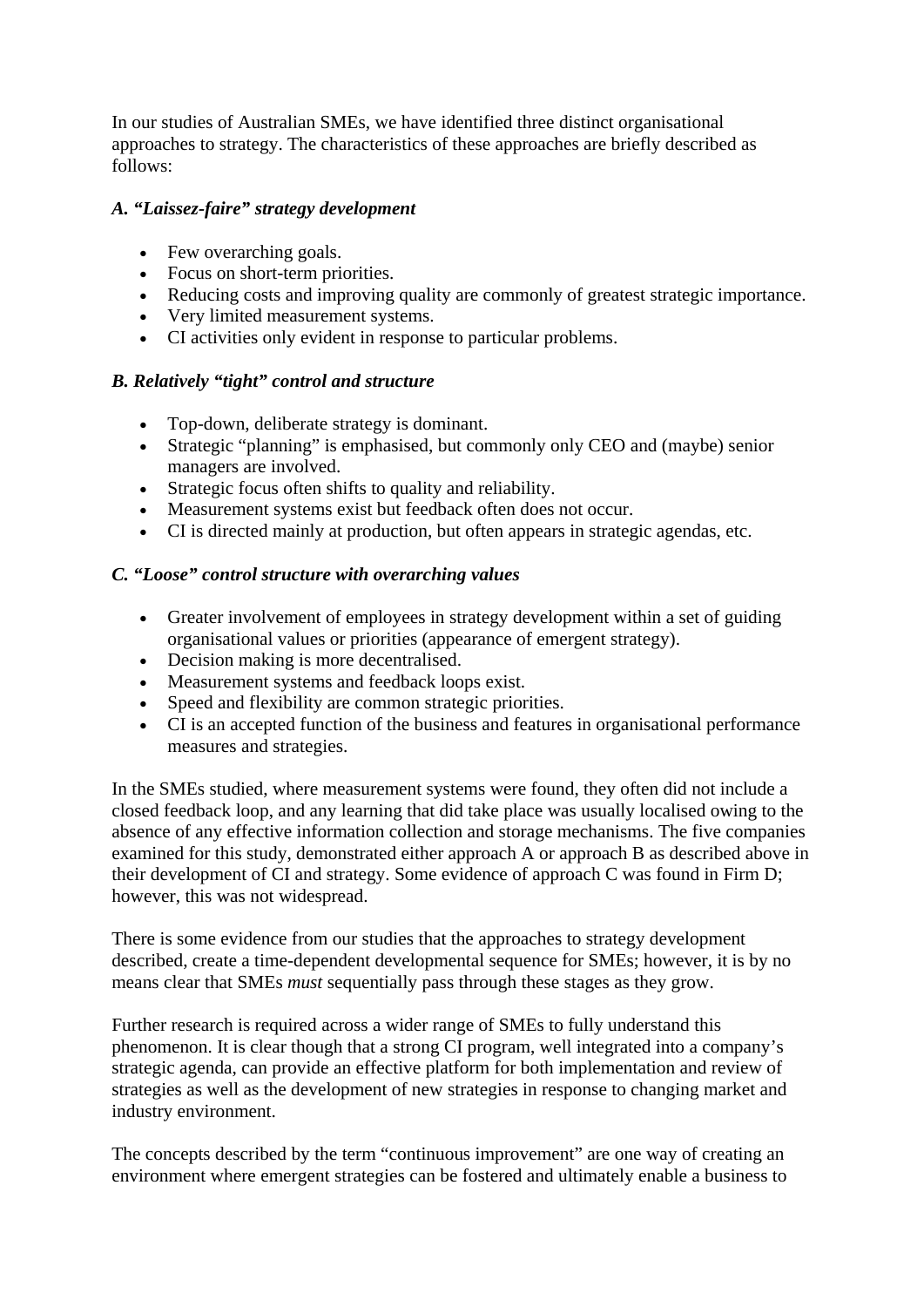meet the changing needs of the market. In the five SMEs studied here, it was apparent that the development of CI was at differing stages in different companies, although all firms could integrate their CI activities more effectively into their strategy development activities. Continued efforts to develop the environment for successful CI should allow the firms to improve their feedback loops for organisational learning and create the possibility for more emergent strategic approaches within their structures.

# $\overline{\mathsf{Table}}$

CI maturity level

| Level       | <b>Description</b>                                | <b>Typical characteristics</b>                                                                                                                                                                                                                 |  |  |
|-------------|---------------------------------------------------|------------------------------------------------------------------------------------------------------------------------------------------------------------------------------------------------------------------------------------------------|--|--|
| 1           | "Natural"/backgound Cl                            | CI practices take place in response to the beliefs of individuals in the<br>organisation or in response to special problems. The use of CI techniques<br>may stop once the problem has been solved or the individual moves on                  |  |  |
| $\mathbf 2$ | Structured Cl                                     | Some of the techniques or vehicles of CI have been introduced, but they are<br>not (yet) integrated with the strategic process of the company                                                                                                  |  |  |
| 3           | Goal-oriented Cl                                  | Top-down structures start to link aspects of the CI process to the strategic<br>processes of the business. Some feedback loops using measures of<br>performance and formal deployment of strategic goals are incorporated in the<br>CI process |  |  |
| 4           | Pro-active/empowered Cl                           | The top-down focus is now extended to permit emergent strategic aspects, or<br>"bottom-up" actions, to create part of the strategy                                                                                                             |  |  |
| 5           | Full CI capability - the<br>learning organisation | CI is seen as a part of "how we do business around here" – in all aspects of<br>the business                                                                                                                                                   |  |  |

#### *Table ICI maturity level*

#### **Table II**

Profiles of the companies involved in the case studies

| Firm | Number of<br>employees | Annual turnover<br>in AUD\$ million | Years of<br>operation | Strategic CI<br>ability level | <b>Main products</b>                                   |
|------|------------------------|-------------------------------------|-----------------------|-------------------------------|--------------------------------------------------------|
| A    | 35                     | 2.7                                 | 24                    | 2                             | Solid custom made abrasives                            |
| В    | 48                     | 10.0                                | 14                    | 2                             | Gas barbecues and combustion heaters                   |
| c    | 130                    | 30.0                                | 75                    | 4                             | Office products and computer software                  |
| D    | 215                    | 35.0                                | 6                     | 3                             | Pollution control valves                               |
| Е    | 30                     | 30                                  | 14                    | 3                             | Poultry incubators and granulated discharge<br>systems |

*Table IIProfiles of the companies involved in the case studies*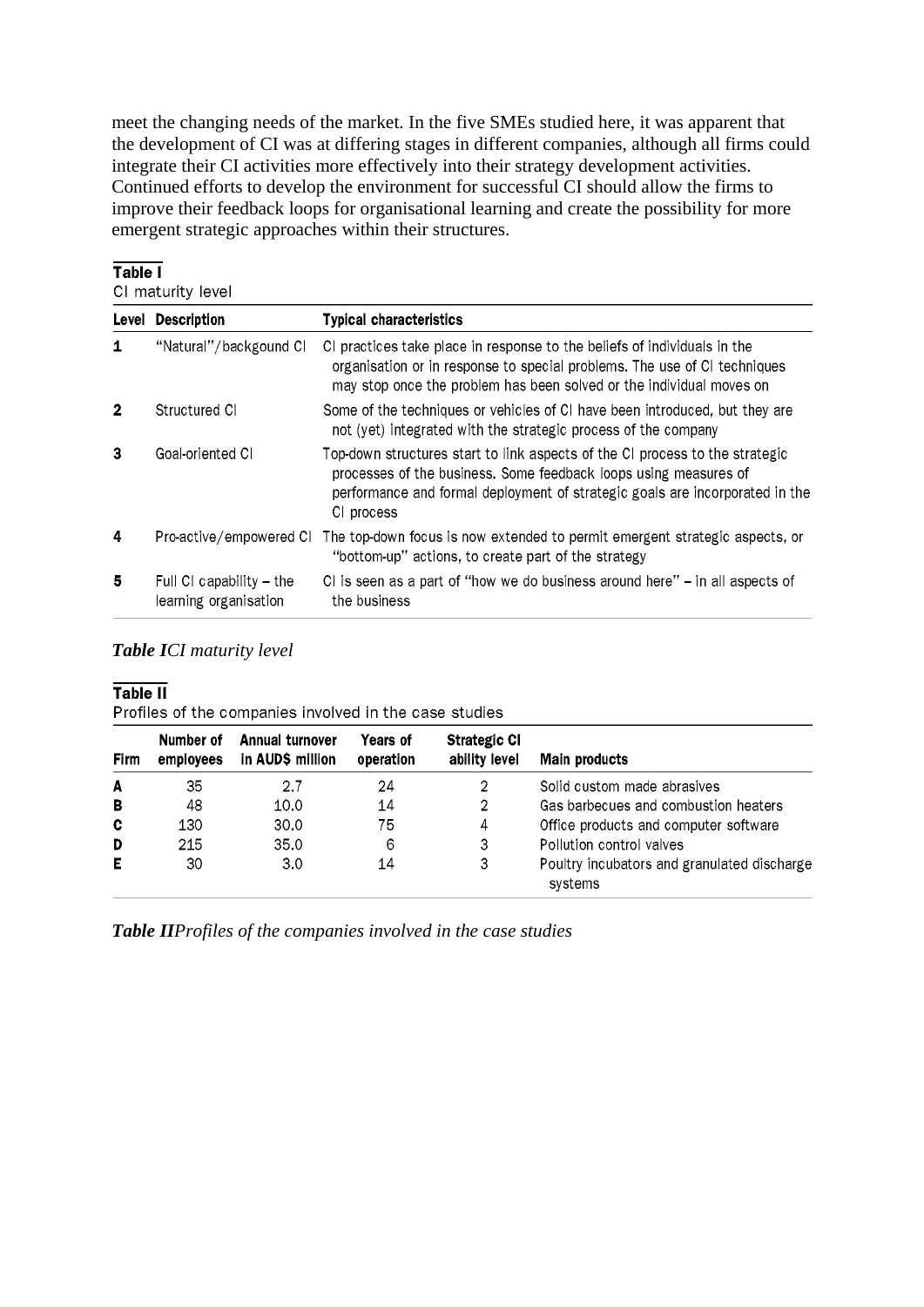

*Figure 1 Cumulative model of operations strategy (adapted from Slack et al., 1995)*



*Figure 2 Radar plots for CI maturity levels – companies A, C and D*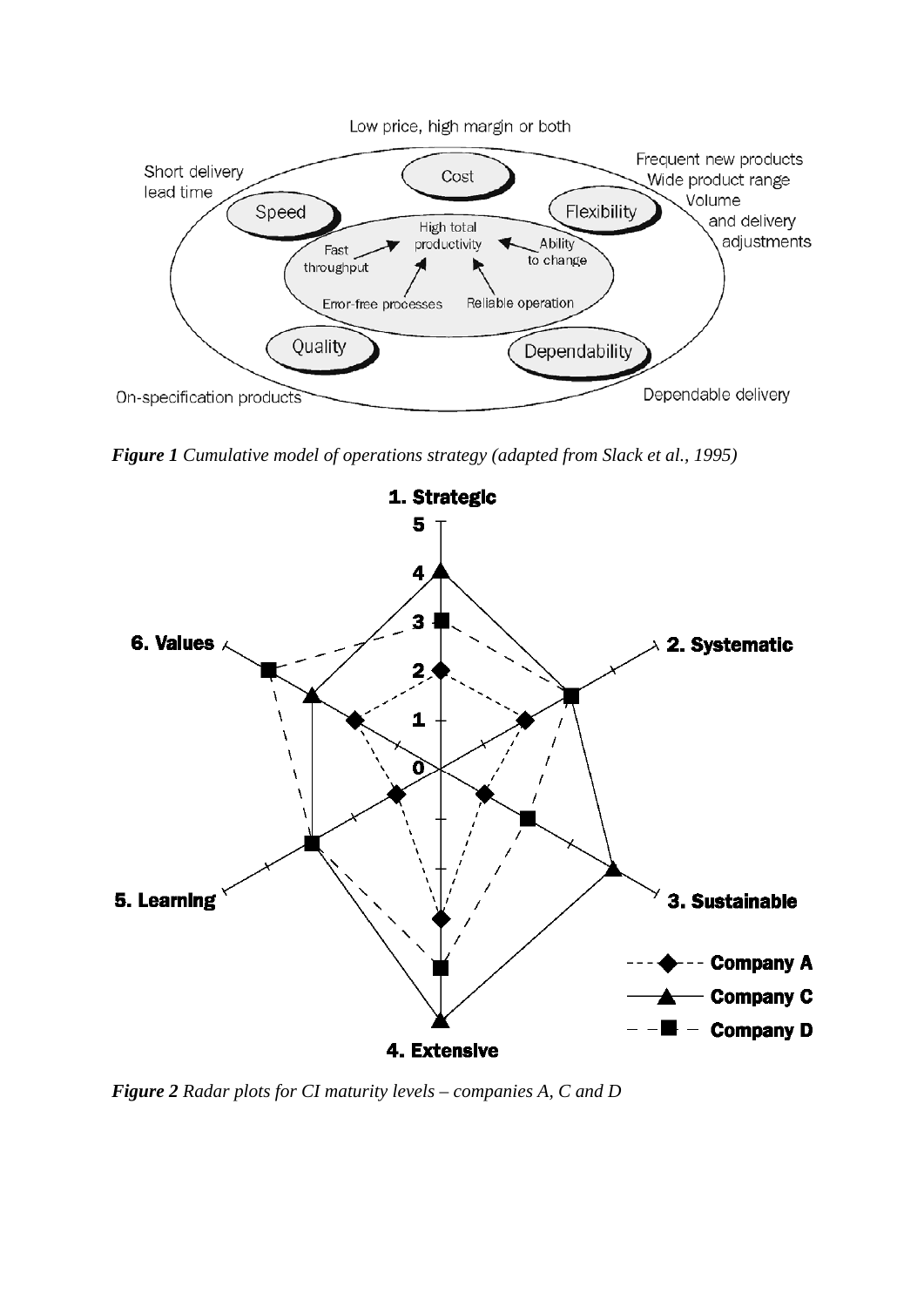

4. Extensive

*Figure 3 Radar plots for CI maturity levels – companies B and E*

# **References**

Bartlett, C.A, Ghosal, S (1987), "Managing across borders. New strategic requirements", *Sloan Management Review*, Vol. 28 pp.7-17.

Bessant, J, Caffyn, S (1997), "High involvement innovation through continuous improvement", *International Journal of Technology Management*, Vol. 14 No.1, pp.7-28.

Bessant, J, Caffyn, S, Gilbert, J., Harding, R, Webb, S (1994), *Technovation*, Vol. 14 No.1, pp.17-29.

Chapman, R.L, Hyland, P.W, Jenkins, R.J, Sloan, T.R (1997), "Continuous improvement in Australian manufacturing firms: findings of a survey in New South Wales", *International Journal of Technology Management*, Vol. 14 No.1, pp.102-15.

Chakravarthy, B.S, Lorange, P. (1991), *Managing the Strategy Process*, Prentice-Hall, Englewood Cliffs, NJ, .

De Filippis, R.T (1994), "Three practical stages in organisational performance improvement", *Industrial Engineering*, Vol. 26 No.5, pp.22-7.